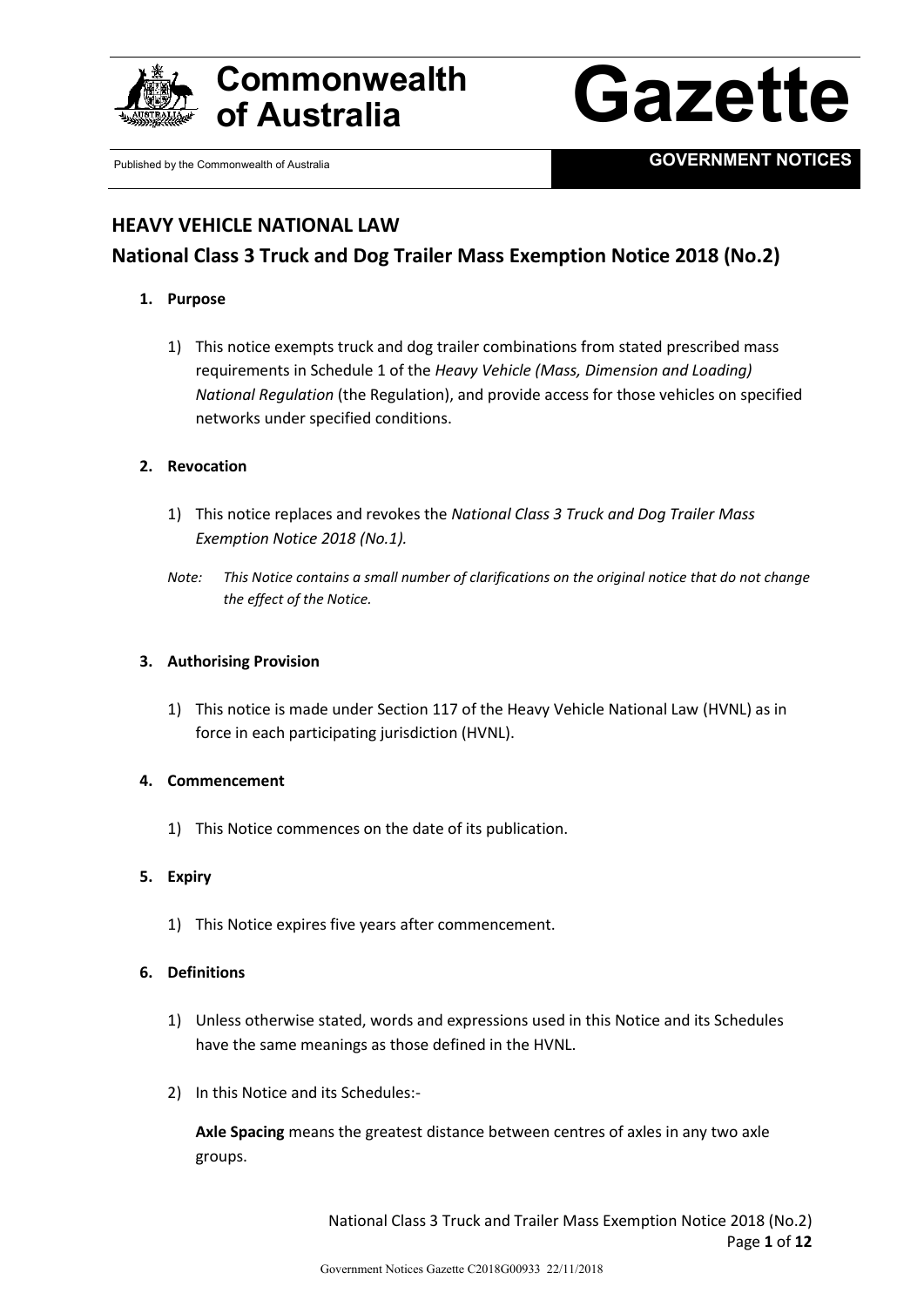**Participating jurisdiction** means the Australian Capital Territory, New South Wales, Queensland, South Australia and Victoria.

**Truck and Dog heavy vehicle** means a combination consisting of a rigid truck with 3 or 4 axles towing a dog trailer with 3 or 4 axles.

## **7. Application**

- 1) This notice applies to a Truck and Dog heavy vehicle where:
	- a) the combination does not exceed 19m in length; and
	- b) the truck has a single steer axle or a twin steer axle group at the front, and a dualdrive tandem axle group at the rear; and
	- c) the dog trailer has either a single axle or a tandem axle group at the front, and a tandem axle group at the rear.

## **8. Exemption from prescribed mass requirements**

- 1) This notice exempts Truck and Dog heavy vehicles from the following general mass limits specified in Schedule 1 of the Regulation:
	- a) Section 2(1)(a)(iv); and
	- b) Section 2(4); and
	- c) Section 5(1).

#### **9. Condition - General combination mass limits**

1) The mass of a Truck and Dog heavy vehicle must not exceed a mass requirement for the vehicle specified in the Schedules to this Notice.

#### **10. Conditions - Axle spacing limits**

- 1) The mass of a Truck and Dog heavy vehicle relating to an axle spacing of the combination, where the combination is more than 42.5t, must not be more than the mass limit stated in:
	- a) Table 2 (Axle spacing mass limits general table) of Schedule 1 of the Regulation, where the length of the axle spacing is not more than 10m; and
	- b) Table 1 of this notice, where the length of the axle spacing is more than 10m.
- 2) The mass limit stated in section (a) or (b) is increased by 0.5t if the axle spacing includes a steer axle to which the steer axle mass exception limits apply.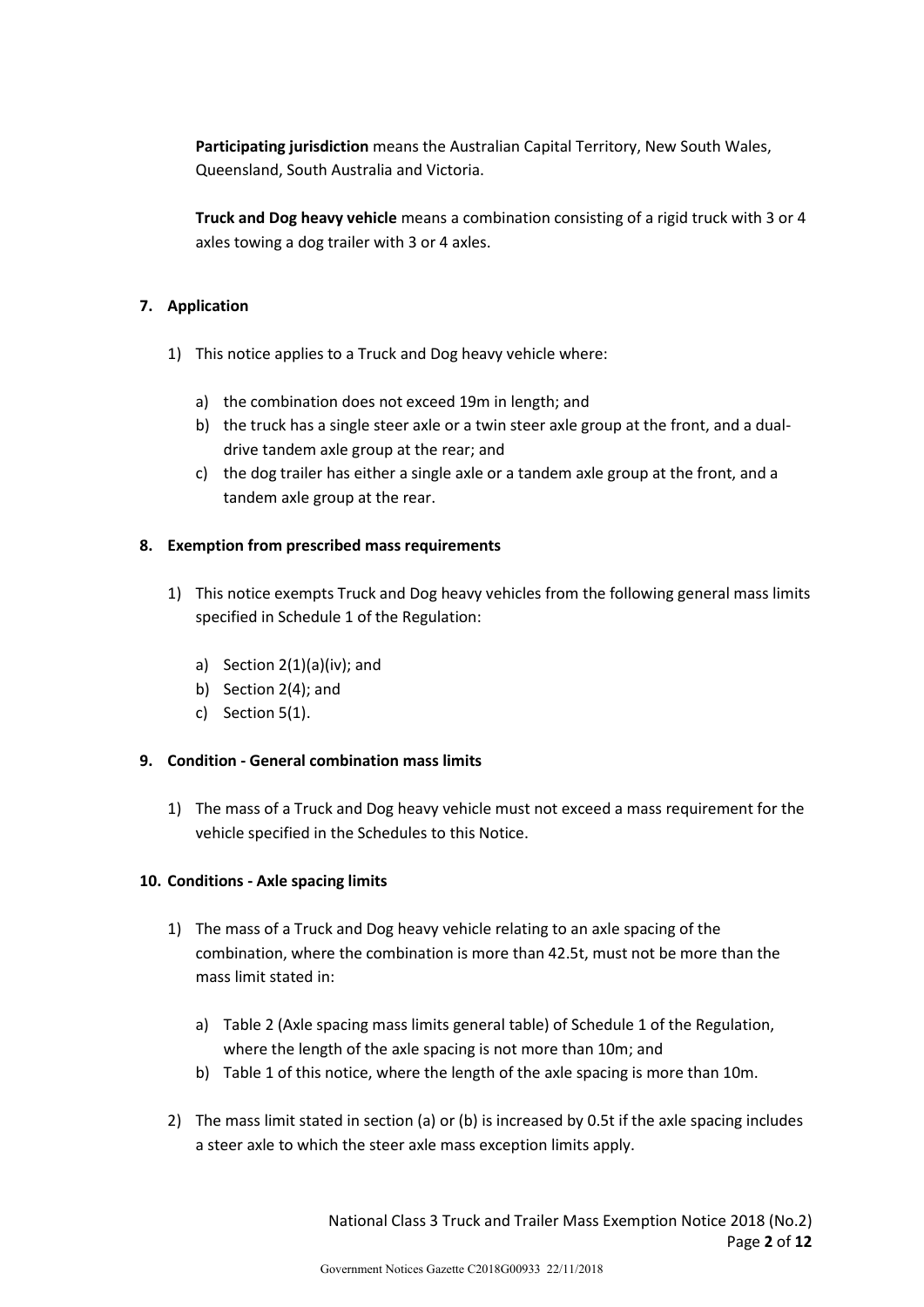| Length of Axle Spacing (m) |           | Mass Limit(t) |
|----------------------------|-----------|---------------|
| At least                   | Less than |               |
| 10.0                       | 10.5      | 42.5          |
| 10.5                       | 11.0      | 43.0          |
| 11.0                       | 11.5      | 43.5          |
| 11.5                       | 12.0      | 44.0          |
| 12.0                       | 12.5      | 44.5          |
| 12.5                       | 13.0      | 45.0          |
| 13.0                       | 13.5      | 45.5          |
| 13.5                       | 14.0      | 46.0          |
| 14.0                       | 14.5      | 46.5          |
| 14.5                       | 15.0      | 47.0          |
| 15.0                       | 15.5      | 47.5          |
| 15.5                       | 16.0      | 48.0          |
| 16.0                       | 16.5      | 48.5          |
| 16.5                       | 17.0      | 49.0          |
| 17.0                       | 17.5      | 49.5          |
| 17.5                       |           | 50.0          |

**Table 1 Extension of axle spacing mass limits general table for axle spacing exceeding 10m**

#### **11. Condition - Mass ratio**

1) The mass of a dog trailer with 4 axles must not exceed by more than 25 per cent the loaded mass of the towing vehicle.

#### **12. Condition - Suspension**

1) The drive axle group of the truck and all axles of the dog trailer must be fitted with air suspension with effective dampers.

## **13. Other conditions**

1) The driver and operator of the vehicle must comply with all conditions set out in the Schedule for a participating jurisdiction when the vehicle is being used in the jurisdiction to which that Schedule applies.

Peter Caprioli *Executive Director (Network Operations)* **National Heavy Vehicle Regulator**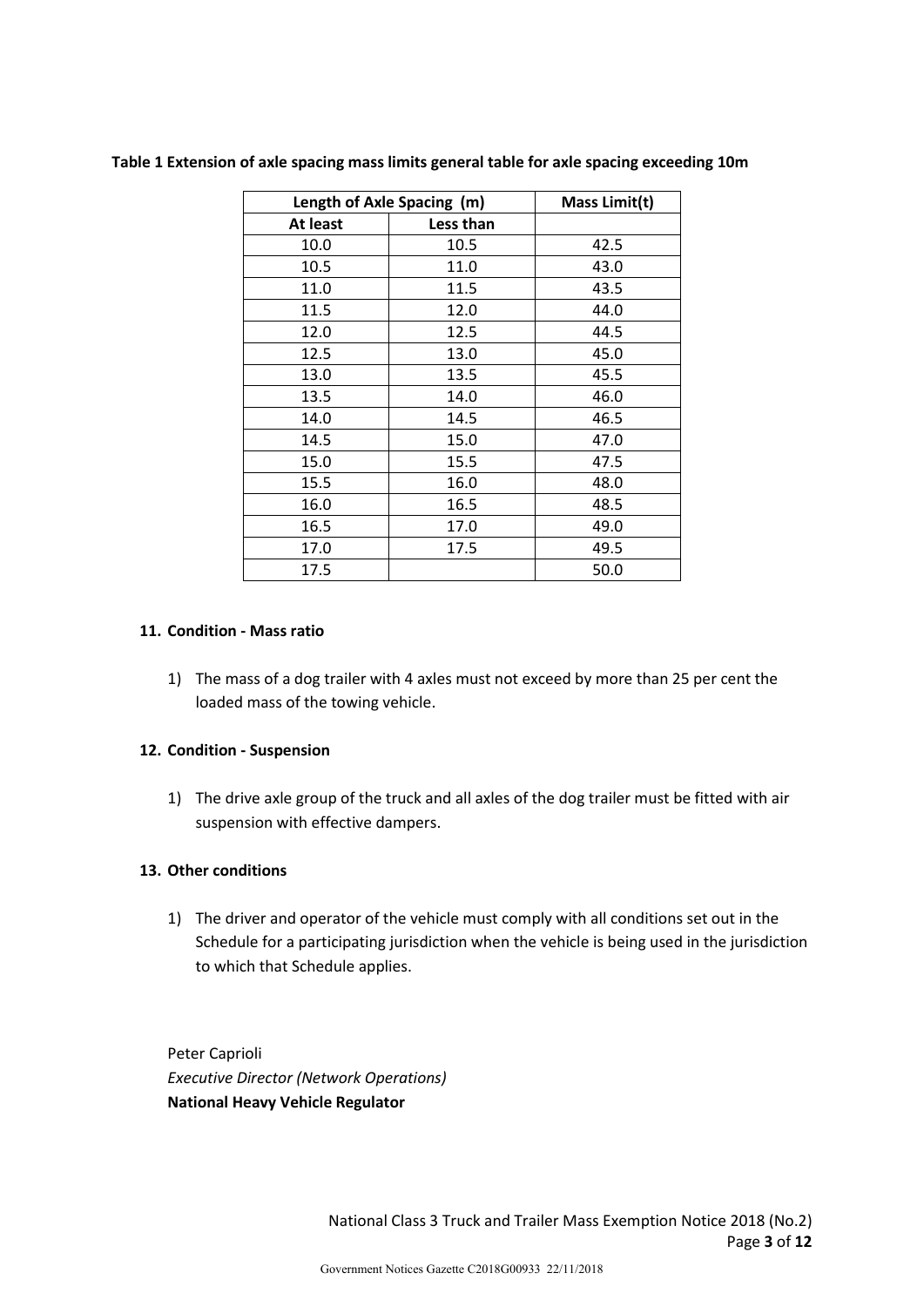## **Schedule 1: Australian Capital Territory**

## **1. Conditions - General mass limits**

- 1) The mass of a Truck and Dog heavy vehicle operating under the general mass limits must not be more than:
	- a) in the case of a combination consisting of a rigid truck with 3 axles towing a dog trailer with 3 axles – 48t;
	- b) in the case of a combination consisting of a rigid truck with 4 axles towing a dog trailer with 3 axles – 50t;
	- c) in the case of a combination consisting of a rigid truck with 3 or 4 axles towing a dog trailer with 4 axles – 50t.

## **2. Conditions - General mass limits, and steer axle mass exception limits**

- 1) The mass of a Truck and Dog heavy vehicle operating under this notice and the steer axle mass exception limits must not be more than:
	- a) in the case of a combination consisting of a rigid truck with 3 axles towing a dog trailer with 3 axles – 48.5t;
	- b) in the case of a combination consisting of a rigid truck with 3 axles towing a dog trailer with 4 axles – 50.5t

## **3. Conditions - Other mass requirements**

- 1) The loaded mass of a 3 Axle dog trailer may not exceed by more than 25% the loaded mass of the truck.
	- *Note: Section 11 of this Notice permits a dog trailer with 4 axles to have a mass that is 25 per cent of the loaded mass of the towing vehicle.*

#### **4. Conditions - General**

- 1) The extreme axle spacing for a dog trailer with 3 axles must be at least 4.3m.
- 2) The height of the load on a dog trailer with 3 axles must not exceed 3.5m.
- 3) The Truck and Dog heavy vehicle must be capable of starting on a 10 percent gradient and maintaining 70km/h on a one percent gradient.

## **5. Conditions - Stated routes and areas**

1) An eligible vehicle may access approved routes on the *Approved Routes for National Class 3 Heavy Vehicles 19m Truck & Dog Trailer Combination Mass Exemption* published by the Transport Canberra and City Services (ACT).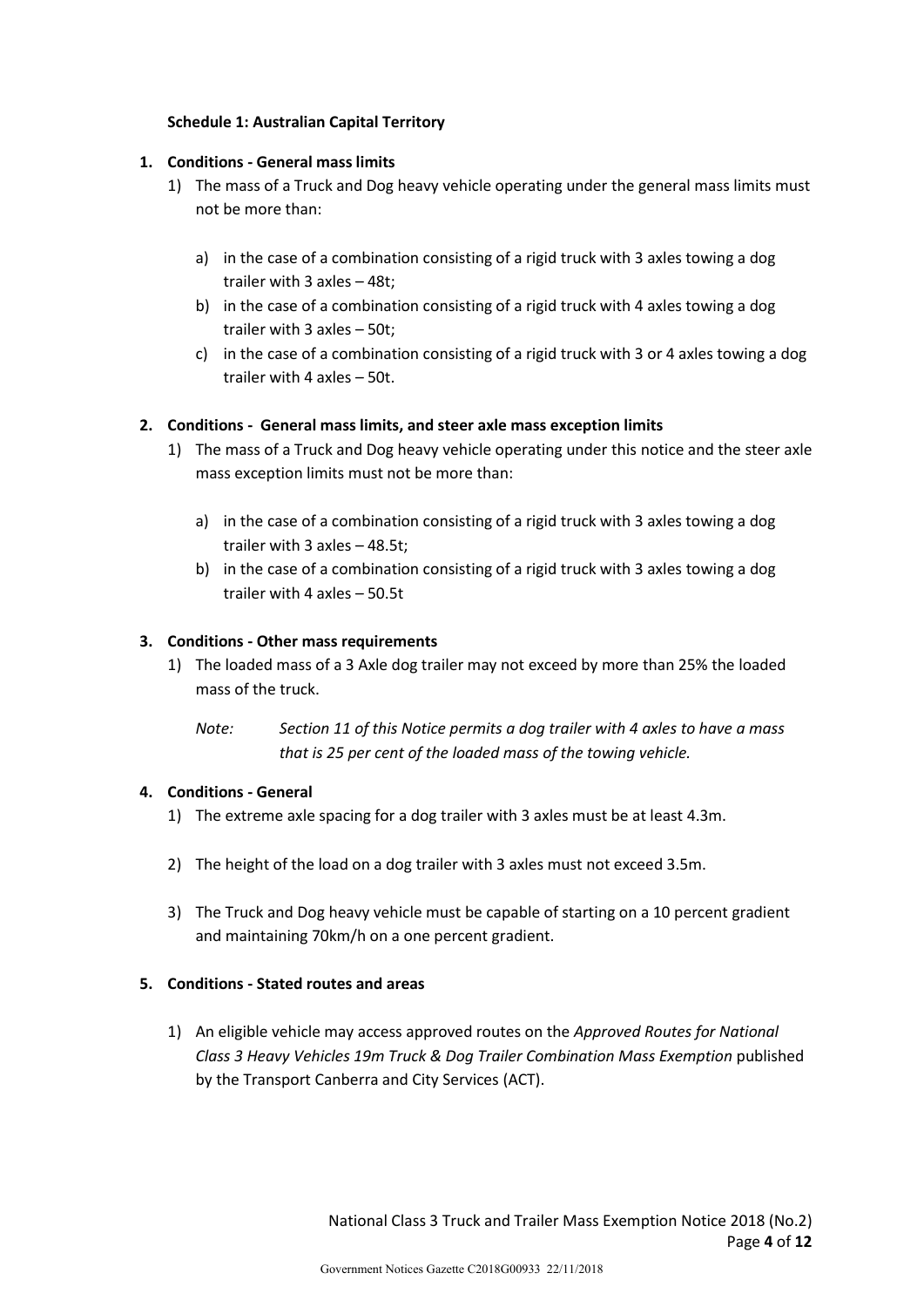#### **Schedule 2: New South Wales**

## **1. Conditions - General mass limits**

- 1) The mass of a Truck and Dog heavy vehicle operating under the general mass limits must not be more than:
	- a) in the case of a combination consisting of a rigid truck with 3 axles towing a dog trailer with 3 axles – 48t;
	- b) in the case of a combination consisting of a rigid truck with 4 axles towing a dog trailer with 3 axles – 50t;
	- c) in the case of a combination consisting of a rigid truck with 3 or 4 axles towing a dog trailer with 4 axles – 50t.

#### **2. Conditions - General mass limits, and steer axle mass exception limits**

- 1) The mass of a Truck and Dog heavy vehicle operating under this notice and the steer axle mass exception limits must not be more than:
	- a) in the case of a combination consisting of a rigid truck with 3 axles towing a dog trailer with 3 axles – 48.5t;
	- b) in the case of a combination consisting of a rigid truck with 3 axles towing a dog trailer with 4 axles – 50.5t

#### **3. Conditions - Other mass requirements**

- 1) The loaded mass of a 3 Axle dog trailer may not exceed by more than 25% the loaded mass of the truck.
	- *Note: Section 11 of this Notice permits a dog trailer with 4 axles to have a mass that is 25 per cent of the loaded mass of the towing vehicle.*

#### **4. Conditions - General**

- 1) The extreme axle spacing for a dog trailer with 3 axles must be at least 4.3m.
- 2) The height of the load on a dog trailer with 3 axles must not exceed 3.5m.
- 3) The Truck and Dog heavy vehicle must be capable of starting on a 10 percent gradient and maintaining 70km/h on a one percent gradient.

#### **5. Conditions - Stated routes and areas**

1) The exemption applies to all roads in New South Wales.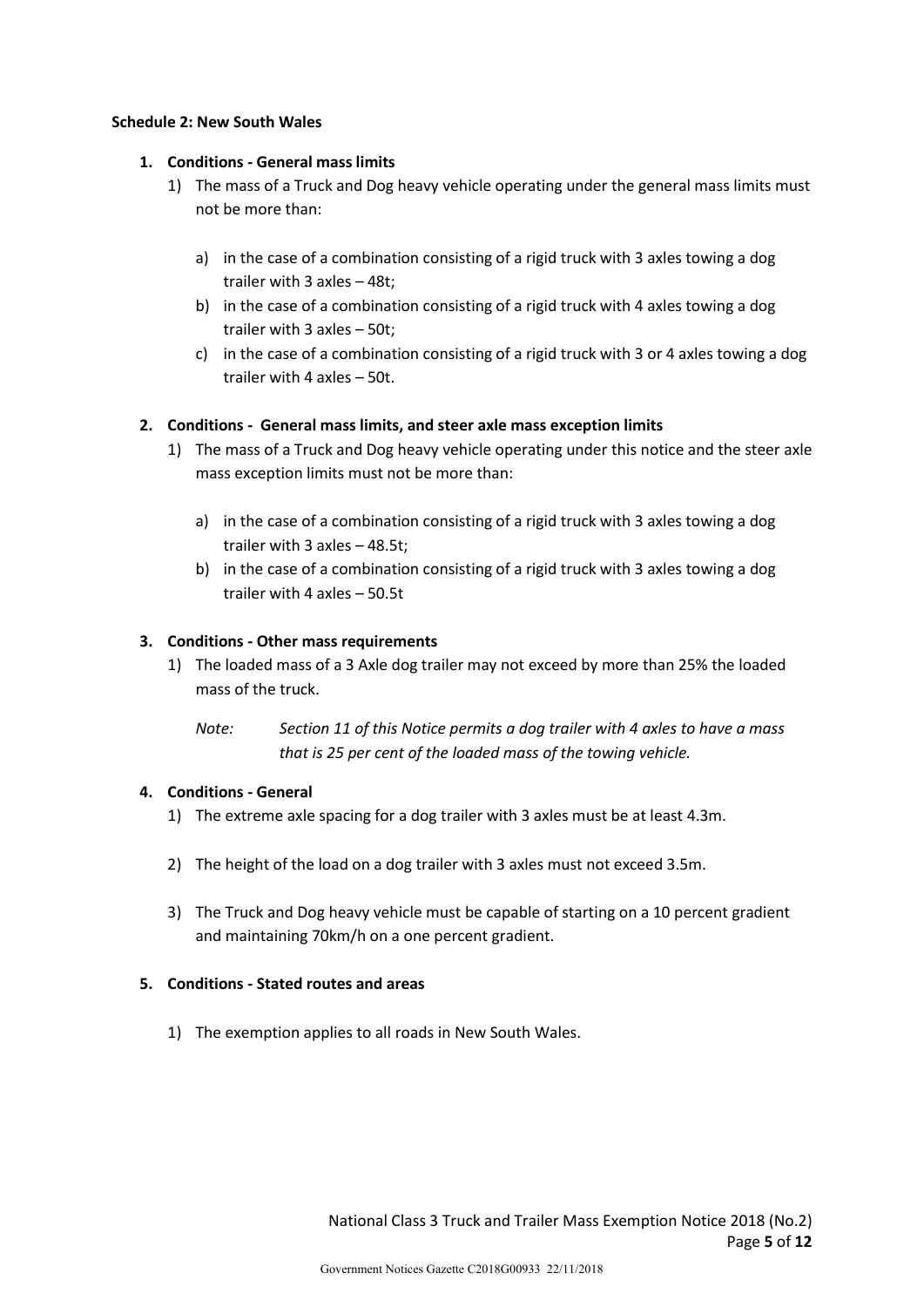#### **Schedule 3: Queensland**

### **1. Conditions - General mass limits**

- 1) The mass of a Truck and Dog heavy vehicle operating under the general mass limits must not be more than:
	- a) in the case of a combination consisting of a rigid truck with 3 or 4 axles towing a dog trailer with 3 axles – 45t;
	- b) in the case of a combination consisting of a rigid truck with 3 or 4 axles towing a dog trailer with 4 axles – 50t.

#### **2. Conditions - General mass limits, and steer axle mass exception limits**

- 1) The mass of a Truck and Dog heavy vehicle operating under this notice and the steer axle mass exception limits must not be more than:
	- a) in the case of a combination consisting of a rigid truck with 3 axles towing a dog trailer with 3 axles – 45.5t;
	- b) in the case of a combination consisting of a rigid truck with 3 axles towing a dog trailer with 4 axles – 50.5t

#### **3. Condition - Vehicle and combination axle spacings**

- 1) Mass limits relating to individual axle spacings shall not exceed the limits shown in Table 1 of this Notice, and as pursuant to s10 of the Notice.
- 2) Individual axle spacing in a combination vehicle is:
	- a) The distance from the centre of any single axle to the centre of the furthest axle in any axle group; or
	- b) The greatest distance between the centres of axles in any two axle groups
- 3) The mass limits in Table 1 apply to the sum of the masses on each axle group or single axle within the distance in the table, including the axles between which the distance is measured, as shown in Figure 1.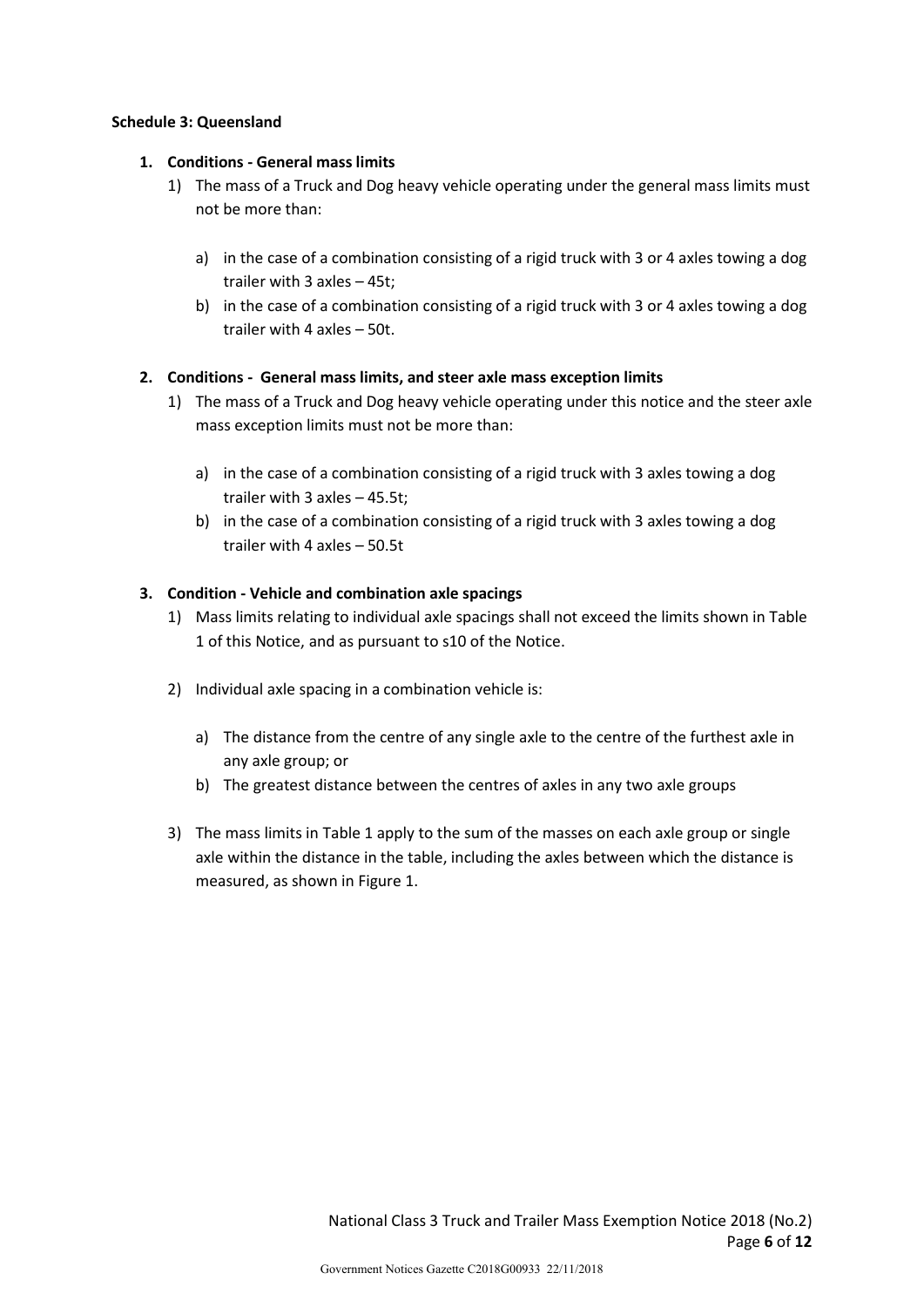

#### **Figure#1 Examples of the calculation of minimum axle group spacing**

#### **4. Conditions - General**

- 1) The extreme axle spacing for a dog trailer with 3 axles must be a minimum of 3.8m.
- 2) The Truck and Dog heavy vehicle must be capable of starting on a 10 percent gradient and maintaining 70km/h on a one percent gradient.
- 3) The power to mass ratio for a Truck and Dog heavy vehicle consisting of a rigid truck with 3 or 4 axles towing a dog trailer with 4 axles must not be less than 6.4 brake horse power per tonne or 4.8 kilowatts per tonne.
	- *Note: For example, an engine with a 320 brake horsepower rating is required for a Truck and Dog heavy vehicle operating at 50 tonne.*

#### **5. Conditions - Areas or routes**

1) The exemption applies to all roads in Queensland unless otherwise restricted.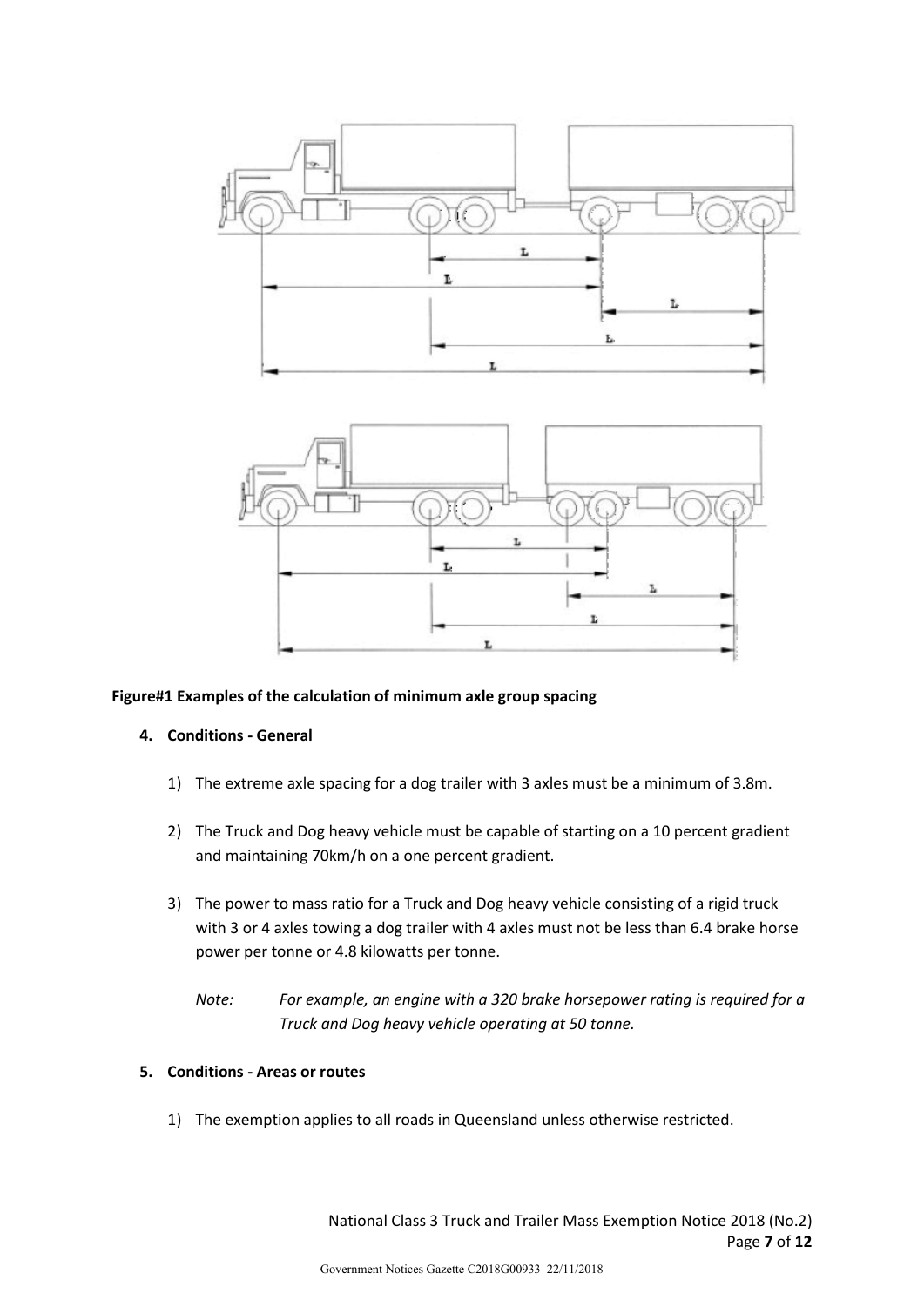#### **Schedule 4: South Australia**

### **1. Conditions - General mass limits**

- 1) The mass of a Truck and Dog heavy vehicle operating under the general mass limits must not be more than:
	- a) in the case of a combination consisting of a rigid truck with 3 or 4 axles towing a dog trailer with 3 axles – 45t;
	- b) in the case of a combination consisting of a rigid truck with 3 or 4 axles towing a dog trailer with 4 axles – 50t.

#### **2. Conditions - General mass limits, and steer axle mass exception limits**

- 1) The mass of a Truck and Dog heavy vehicle operating under this notice and the steer axle mass exception limits must not be more than:
	- a) in the case of a combination consisting of a rigid truck with 3 axles towing a dog trailer with 3 axles – 45.5t;
	- b) in the case of a combination consisting of a rigid truck with 3 axles towing a dog trailer with 4 axles – 50.5t

#### **3. Conditions - Other mass requirements**

- 1) The mass of a 3 axle dog trailer in the combination must not be more than 22.5t.
- 2) The mass of a dog trailer with 3 axles in the combination must not be more than the mass of the towing vehicle.
- 3) The mass of a 4 axle dog trailer in the combination must not be more than 27.5t.

#### **4. Conditions - Other axle spacing requirements**

- 1) The truck and dog heavy vehicle must comply with the axle spacing limits shown in the vehicle configuration figures (1-4) below for the respective rigid truck and dog trailer combinations.
	- *Note: Except where stated otherwise, all dimensions must be equal to or greater than those specified.*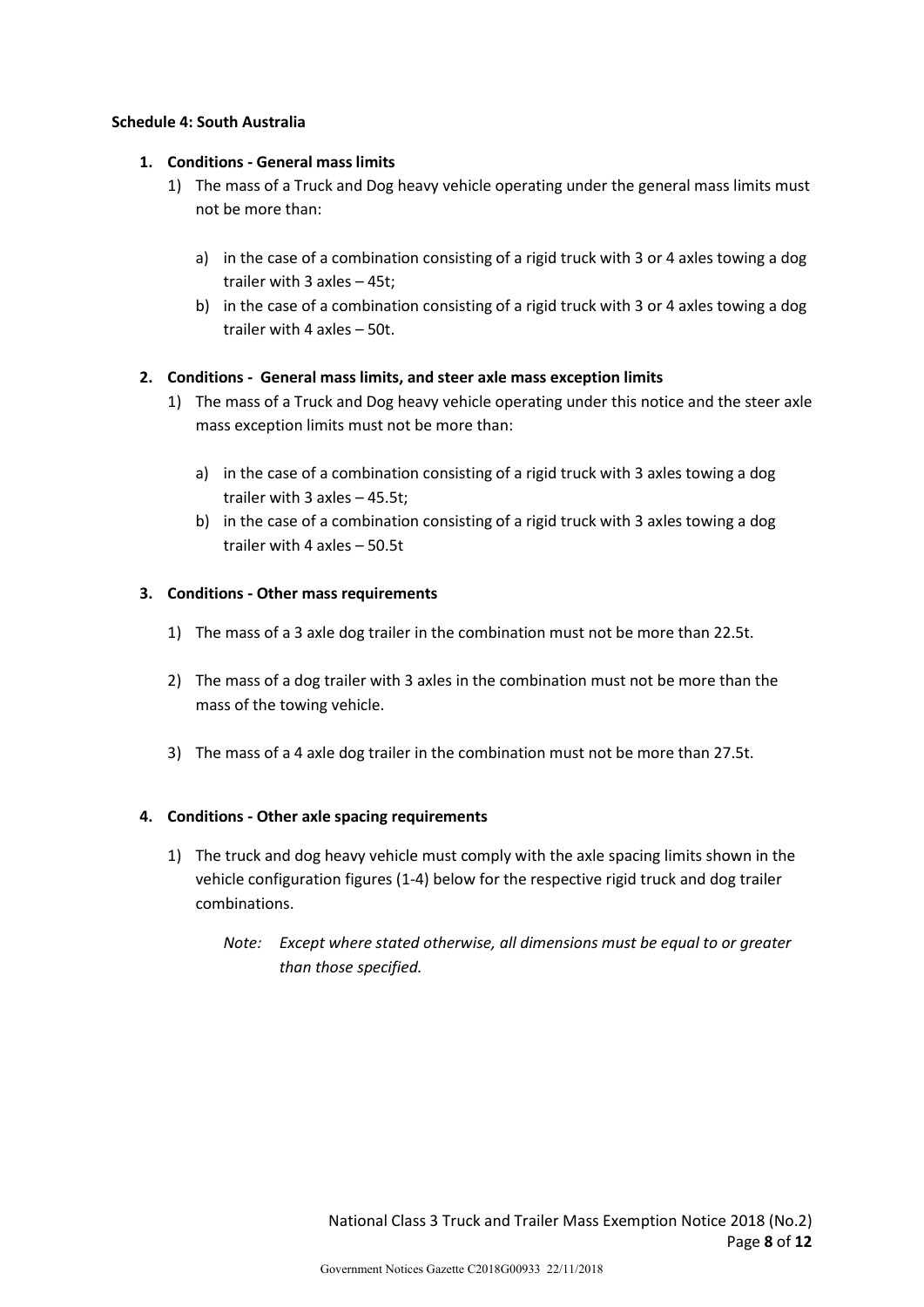Configuration (1)

Configuration (1)

 $*17.5m$ 



#### **Figures 1: Axle spacing dimensions for particular vehicle configurations**

*\*The gross mass of the combination reduces by 0.5t for each 0.5 metres reduction in extreme axle spacing*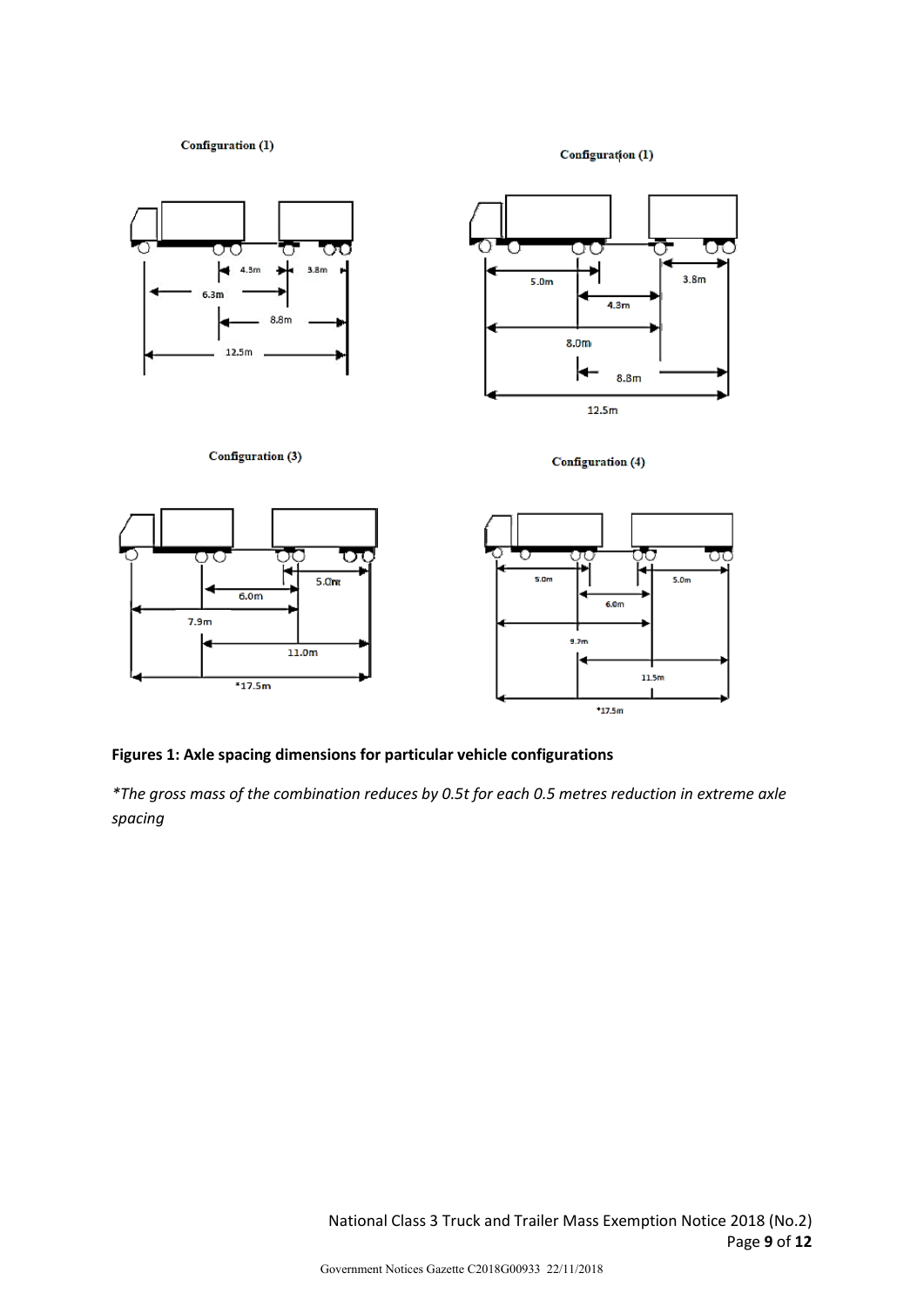#### **5. Conditions - General**

1) The power to mass ratio for a Truck and Dog heavy vehicle must not be less than 6.4 brake horse power per tonne or 4.8 kilowatts per tonne.

## *Note: For example, an engine with a 320 brake horsepower rating is required for a Truck and Dog heavy vehicle operating at 50 tonne.*

- 2) For a truck and dog to operate under this Schedule, one or both of the following conditions must be met:
	- a) the operator of the vehicle must hold current maintenance management accreditation for the vehicle; or
	- b) for vehicles registered in South Australia, as an alternative to a), the vehicle must pass an annual roadworthy inspection.
- 3) The length of the dog trailer drawbar when measured from the centreline of the towing pivot to the centreline of the leading axle or axle group of the trailer must be longer than 3m but not longer than 5m.

#### **6. Conditions - Areas or routes**

- 1) A Truck and Dog heavy vehicle may use all roads in South Australia, except:
	- a) in the case of a combination which has a total of six axles, travel is not permitted on the following bridge structures
		- i. Gumeracha Bridge Over River Torrens on Torrens Velley Road between Chain of Ponds and Gumeracha
		- ii. Murray Bridge Over the River Murray at Murray Bridge (old bridge)
		- iii. Spring Creek Bridge 8.7km south of Wilmington on Main North Road
		- iv. Birkenhead Bridge Nelson Street, over Port River at Port Adelaide (the lifting bridge)
		- v. Railway Bridge at Gawler On Overway Bridge Road, Gawler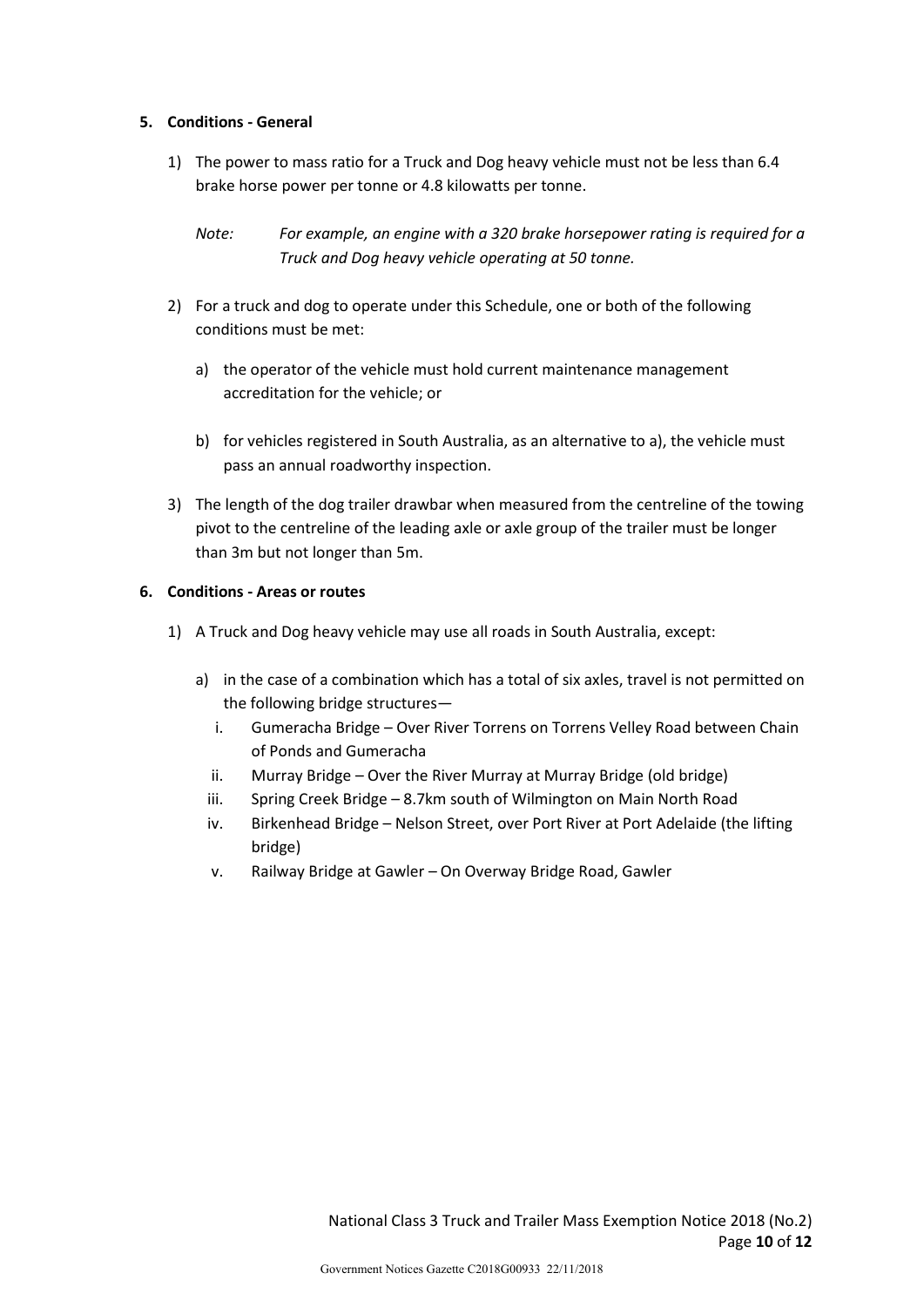#### **Schedule 5: Victoria**

### **1. Conditions - General mass limits**

- 1) The mass of a Truck and Dog heavy vehicle operating under the general mass limits must not be more than:
	- a) in the case of a combination consisting of a rigid truck with 3 or 4 axles towing a dog trailer with 3 axles – 45t;
	- b) in the case of a combination consisting of a rigid truck with 3 or 4 axles towing a dog trailer with 4 axles – 50t.

#### **2. Conditions - General mass limits, and steer axle mass exception limits**

- 1) The mass of a Truck and Dog heavy vehicle operating under this notice and the steer axle mass exception limits must not be more than:
	- a) in the case of a combination consisting of a rigid truck with 3 axles towing a dog trailer with 3 axles – 45.5t;
	- b) in the case of a combination consisting of a rigid truck with 3 axles towing a dog trailer with 4 axles – 50.5t

#### **3. Conditions - Other mass requirements**

- 1) The mass of a 3 axle dog trailer in the combination must not be more than 22.5t.
- 2) The mass of a 4 axle dog trailer in the combination must not be more than 27.5t.
- 3) In the case of a combination consisting of a rigid truck with 3 or 4 axles towing a dog trailer with 3 axles:
	- a) the wheelbase of the motor vehicle must be a minimum of 4.3m; and
	- b) the distance from the centre of the front axle of the dog trailer to the centre of the rear axle of the dog trailer must be a minimum of 3.8m.
- 4) In the case of a combination consisting of a rigid truck with 3 or 4 axles towing a dog trailer with 4 axles:
	- a) the wheelbase of the truck must be a minimum of 4·5m and the wheelbase of the dog trailer must be a minimum of 5m; or
	- b) the wheelbase of the truck must be a minimum of 4·9m and the wheelbase of the dog trailer must be a minimum of 4·5m.